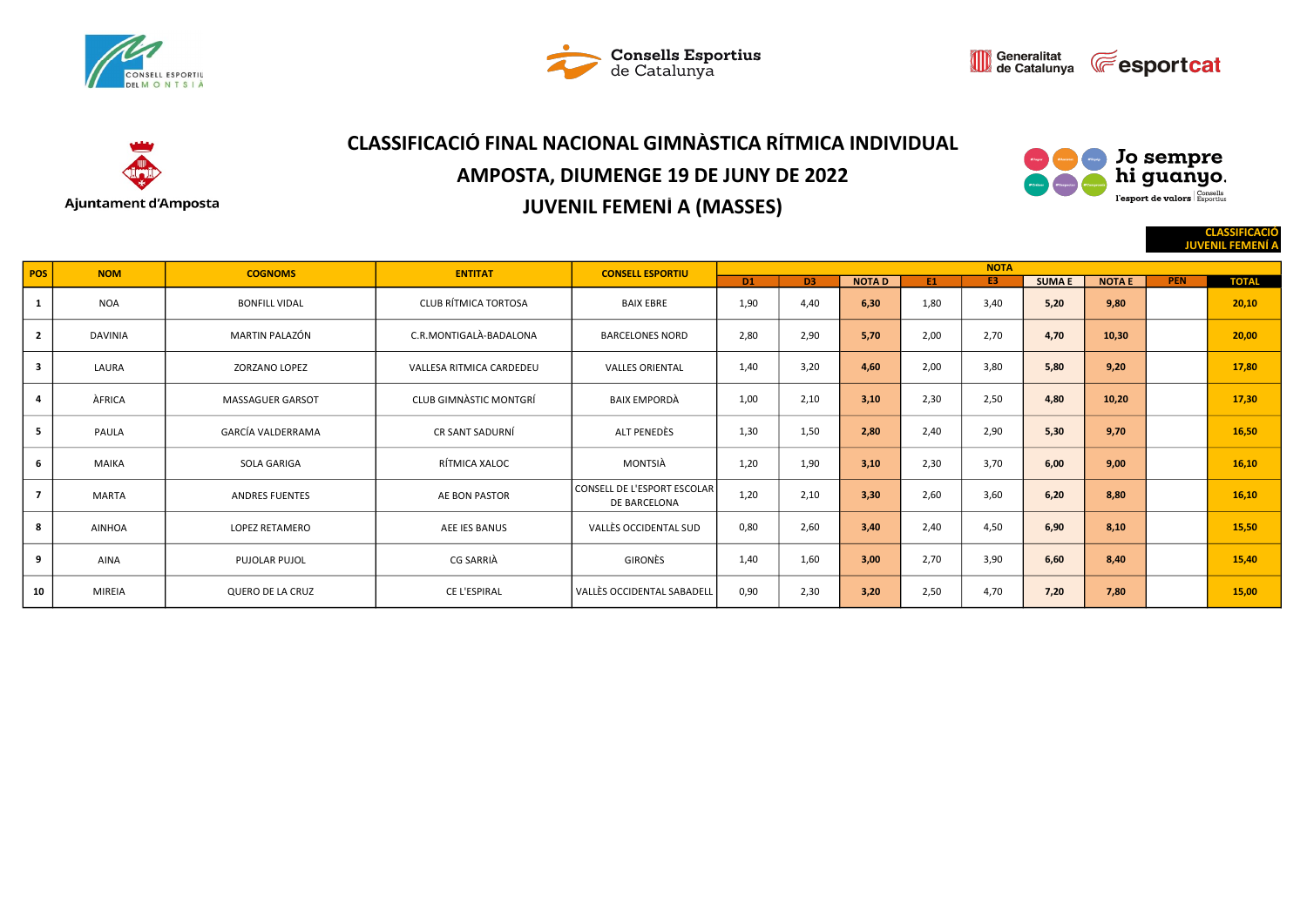







# CLASSIFICACIÓ FINAL NACIONAL GIMNÀSTICA RÍTMICA INDIVIDUAL AMPOSTA, DIUMENGE 19 DE JUNY DE 2022 JUVENIL FEMENÍ B (PILOTA)



CLASSIFICACIÓ

**JUVENIL FE** 

| POS | <b>NOM</b>   | <b>COGNOMS</b>      | <b>ENTITAT</b>         | <b>CONSELL ESPORTIU</b>                     | <b>NOTA</b>    |                |              |      |      |              |               |            |              |  |  |
|-----|--------------|---------------------|------------------------|---------------------------------------------|----------------|----------------|--------------|------|------|--------------|---------------|------------|--------------|--|--|
|     |              |                     |                        |                                             | D <sub>1</sub> | D <sub>3</sub> | <b>NOTAD</b> | E1   | E3   | <b>SUMAE</b> | <b>NOTA E</b> | <b>PEN</b> | <b>TOTAL</b> |  |  |
|     | <b>MARTA</b> | <b>CRUZ BORREGO</b> | C.R.MONTIGALÀ-BADALONA | <b>BARCELONES NORD</b>                      | 0,90           | 2,80           | 3,70         | 1,90 | 4,50 | 6,40         | 8,60          |            | 16.30        |  |  |
|     | DANIELA      | VILLUENDAS ARRIBAS  | CR LA UNIO VILADECANS  | <b>BAIX LLOBREGAT</b>                       | 1,00           | 3.30           | 4.30         | 2,00 | 5,10 | 7,10         | 7,90          |            | 16.20        |  |  |
|     | <b>MARIA</b> | MUÑOZ PIZARRO       | AEE IES BANUS          | VALLÈS OCCIDENTAL SUD                       | 0,90           | 2,60           | 3,50         | 2,90 | 7,10 | 10,00        | 5,00          |            | 12.50        |  |  |
|     | PAULA        | SALES RAMOS         | AE BON PASTOR          | CONSELL DE L'ESPORT ESCOLAR<br>DE BARCELONA | 0,50           | 2,40           | 2,90         | 3,00 | 6,70 | 9,70         | 5,30          |            | 12.20        |  |  |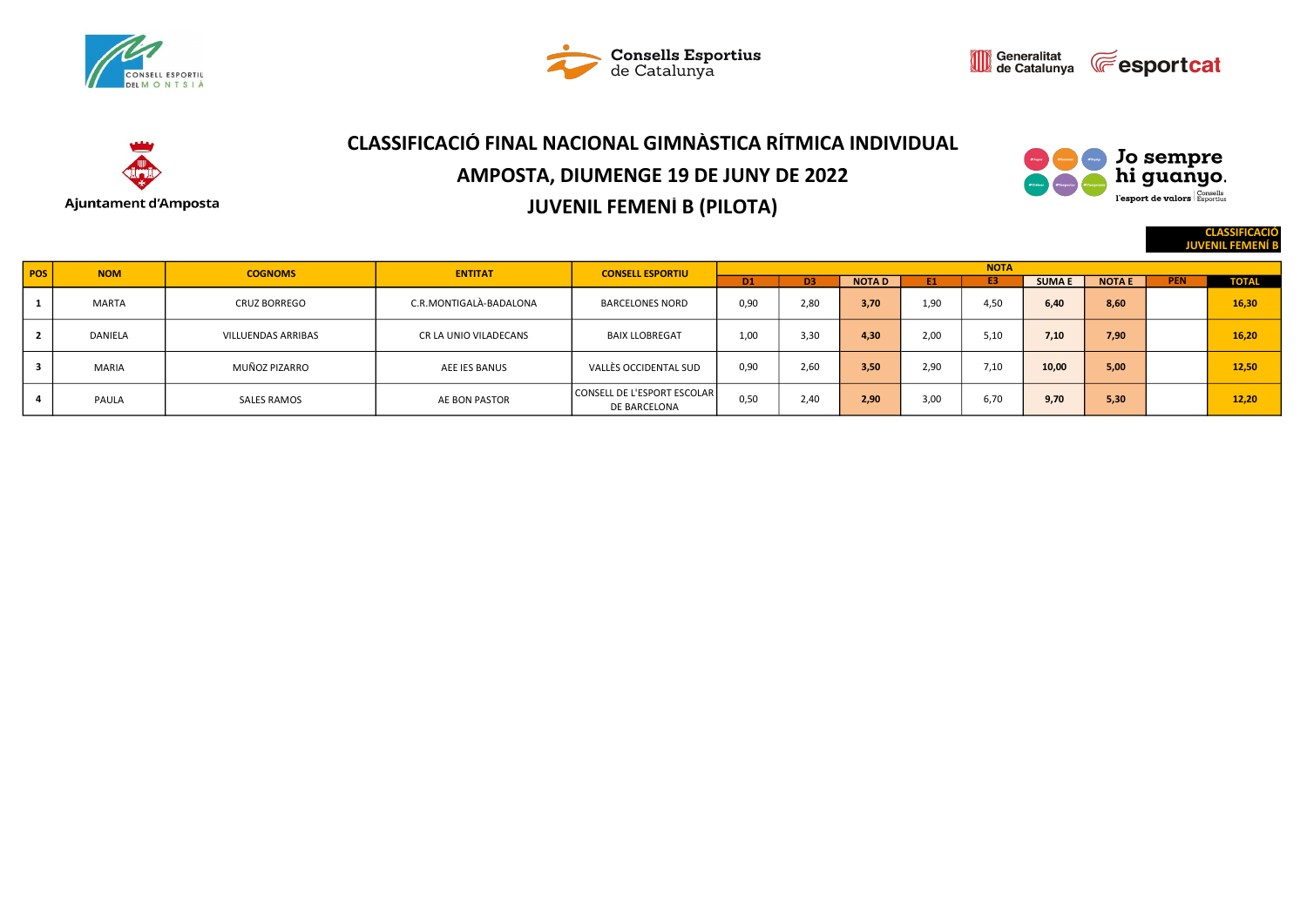







# CLASSIFICACIÓ FINAL NACIONAL GIMNÀSTICA RÍTMICA INDIVIDUAL AMPOSTA, DIUMENGE 19 DE JUNY DE 2022 CADET FEMENÍ A (MASSES)



CLASSIFICACIÓ

|                         |                    |                          |                                 |                                             |                 |                |              |      |             |              |               |            | <b>CADET FEMENI A</b> |
|-------------------------|--------------------|--------------------------|---------------------------------|---------------------------------------------|-----------------|----------------|--------------|------|-------------|--------------|---------------|------------|-----------------------|
| <b>POS</b>              | <b>NOM</b>         | <b>COGNOMS</b>           | <b>ENTITAT</b>                  | <b>CONSELL ESPORTIU</b>                     |                 |                |              |      | <b>NOTA</b> |              |               |            |                       |
|                         |                    |                          |                                 |                                             | $\overline{D1}$ | D <sub>3</sub> | <b>NOTAD</b> | E1   | E3          | <b>SUMAE</b> | <b>NOTA E</b> | <b>PEN</b> | <b>TOTAL</b>          |
| $\mathbf{1}$            | <b>ESTELA</b>      | <b>GARCIA PEREZ</b>      | VALLESA RITMICA CARDEDEU        | <b>VALLES ORIENTAL</b>                      | 2,60            | 3,40           | 6,00         | 1,70 | 4,50        | 6,20         | 8,80          |            | 18,80                 |
| $\overline{2}$          | YVETTE             | <b>LUCENA MARTINEZ</b>   | <b>CR GIM VANES SPORT</b>       | <b>BARCELONES NORD</b>                      | 0,90            | 4,00           | 4,90         | 2,00 | 5,30        | 7,30         | 7,70          |            | 16,60                 |
| $\overline{\mathbf{3}}$ | NÚRIA              | SÁNCHEZ HUERTAS          | <b>CLUB RÍTMICA VILADECANS</b>  | <b>BAIX LLOBREGAT</b>                       | 1,70            | 3,30           | 5,00         | 1,80 | 5,70        | 7,50         | 7,50          | 0,15       | 16,35                 |
| 4                       | <b>IRENE</b>       | RODRÍGUEZ SÁNCHEZ        | <b>CE FRANCISCANS</b>           | <b>VALLÈS OCCIDENTAL SABADELL</b>           | 0,70            | 2,90           | 3,60         | 2,10 | 5,00        | 7,10         | 7,90          |            | 15,50                 |
| 5                       | <b>MIREIA</b>      | TURRÓ COSTABELLA         | <b>CG SARRIÀ</b>                | <b>GIRONÈS</b>                              | 1,60            | 2,20           | 3,80         | 1,70 | 5,90        | 7,60         | 7,40          |            | 15,20                 |
| 6                       | <b>MARTA</b>       | <b>ASENSIO VIDAL</b>     | <b>EBERITMICA</b>               | CONSELL DE L'ESPORT ESCOLAR<br>DE BARCELONA | 1,00            | 2,90           | 3,90         | 2,40 | 5,30        | 7,70         | 7,30          |            | 15,20                 |
| $\overline{7}$          | <b>NINA</b>        | PIQUER SERRA             | CR L'ESCALA                     | ALT EMPORDÀ                                 | 1,40            | 2,20           | 3,60         | 2,50 | 5,00        | 7,50         | 7,50          |            | 15,10                 |
| 8                       | <b>RUBY EILEEN</b> | KING                     | <b>CLUB GIMNASTIC MONTGRÍ</b>   | <b>BAIX EMPORDÀ</b>                         | 1,20            | 2,60           | 3,80         | 2,10 | 5,80        | 7,90         | 7,10          |            | 14,90                 |
| 9                       | LAIA               | ROMÁN                    | CLUB GIMDANS RÍTMICA VILAFRANCA | ALT PENEDÈS                                 | 1,40            | 2,80           | 4,20         | 1,90 | 6,70        | 8,60         | 6,40          |            | 14,60                 |
| 10                      | SOFIA              | ADAN                     | CLUB RÍTMICA LEVANTE            | GARRAF                                      | 0,50            | 4,10           | 4,60         | 2,60 | 6,50        | 9,10         | 5,90          |            | 14,50                 |
| 11                      | AINA               | <b>FIBLA ASIN</b>        | RÍTMICA XALOC                   | MONTSIÀ                                     | 0,90            | 2,70           | 3,60         | 2,40 | 6,00        | 8,40         | 6,60          |            | 14,20                 |
| 12                      | VALERIA            | <b>MARTINEZ VALKULUV</b> | AEE IES BANUS                   | VALLÈS OCCIDENTAL SUD                       | 1,10            | 3,20           | 4,30         | 1,90 | 7,50        | 9,40         | 5,60          |            | 13,90                 |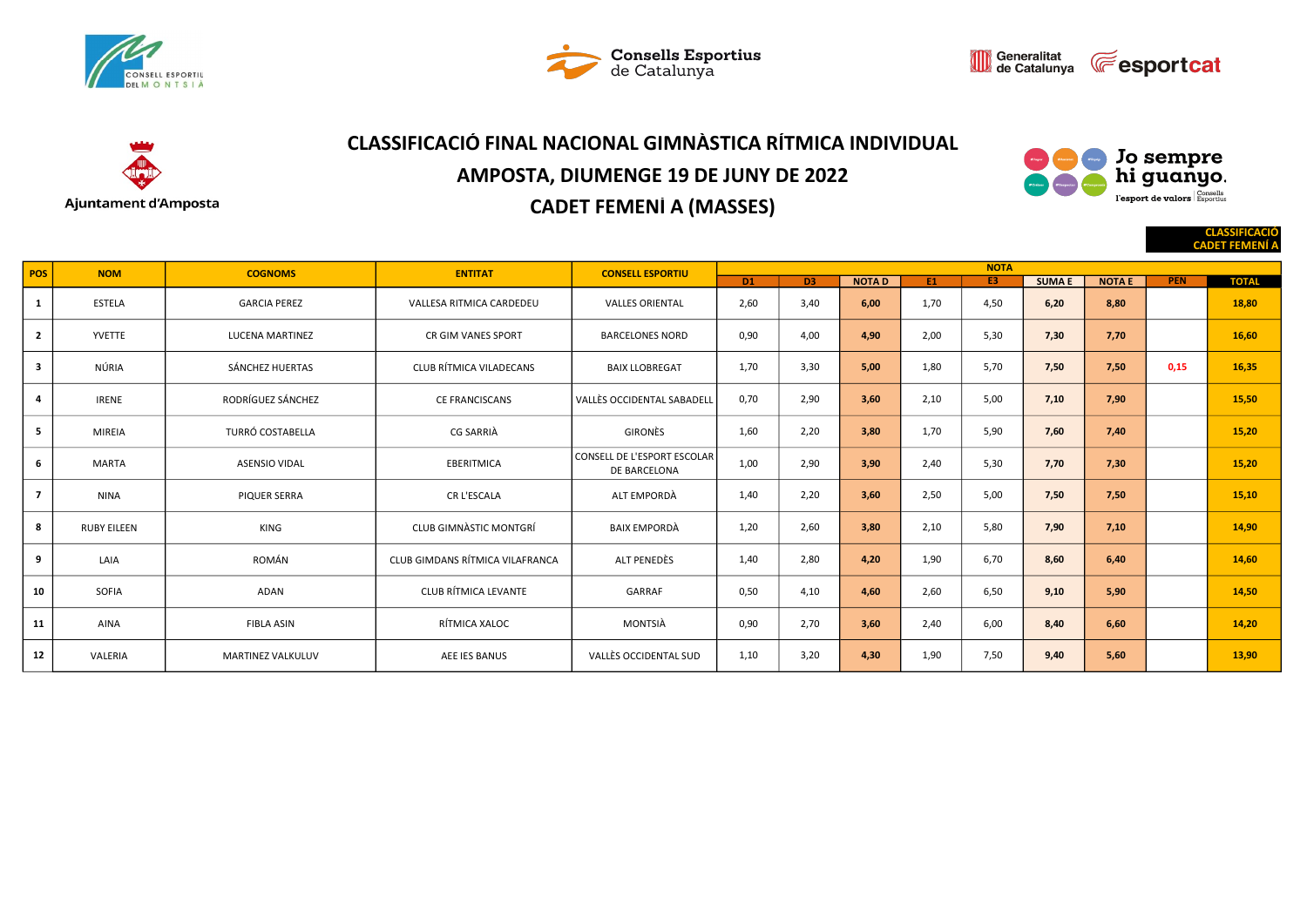







# CLASSIFICACIÓ FINAL NACIONAL GIMNÀSTICA RÍTMICA INDIVIDUAL AMPOSTA, DIUMENGE 19 DE JUNY DE 2022 CADET FEMENÍ B (PILOTA)



CLASSIFICACIÓ CADET FE

| POS                     | <b>NOM</b>    | <b>COGNOMS</b>         | <b>ENTITAT</b>                            | <b>CONSELL ESPORTIU</b>                     | <b>NOTA</b>    |                |              |      |      |              |               |            |              |  |  |  |
|-------------------------|---------------|------------------------|-------------------------------------------|---------------------------------------------|----------------|----------------|--------------|------|------|--------------|---------------|------------|--------------|--|--|--|
|                         |               |                        |                                           |                                             | D <sub>1</sub> | D <sub>3</sub> | <b>NOTAD</b> | E1   | E3   | <b>SUMAE</b> | <b>NOTA E</b> | <b>PEN</b> | <b>TOTAL</b> |  |  |  |
| $\mathbf{1}$            | <b>AINHOA</b> | MARTINEZ               | <b>CER MEDITERRANIA</b>                   | <b>BAIX LLOBREGAT</b>                       | 1,10           | 4.20           | 5,30         | 1,90 | 3.60 | 5,50         | 9,50          |            | 18,80        |  |  |  |
| $\overline{2}$          | <b>MARIA</b>  | SALVADOR RODRIGUEZ     | VALLESA RITMICA CARDEDEU                  | <b>VALLES ORIENTAL</b>                      | 0,70           | 2.80           | 3,50         | 2,10 | 3,70 | 5,80         | 9,20          |            | 16,70        |  |  |  |
| $\overline{\mathbf{3}}$ | <b>NADIA</b>  | <b>HERNANDEZ LUQUE</b> | CE PALAU DE PLEGAMANS                     | l VALLÈS OCCIDENTAL SABADELL                | 1,10           | 2.50           | 3.60         | 2,00 | 3,90 | 5.90         | 9.10          |            | 16,70        |  |  |  |
| $\overline{a}$          | <b>MIREIA</b> | SEMPERE GARCIA         | AEE IES BANUS                             | VALLÈS OCCIDENTAL SUD                       | 0,60           | 2,80           | 3,40         | 2,60 | 4,10 | 6.70         | 8,30          |            | 15,70        |  |  |  |
| 5                       | <b>AINA</b>   | <b>VILA BALAGUER</b>   | C.R.MONTIGALÀ-BADALONA                    | <b>BARCELONES NORD</b>                      | 0,50           | 2.00           | 2,50         | 2,60 | 3,80 | 6.40         | 8.60          |            | 15,10        |  |  |  |
| 6                       | <b>NAIALA</b> | <b>MARTÍNEZ LOPEZ</b>  | AE LES CORTS-UBAE                         | CONSELL DE L'ESPORT ESCOLAR<br>DE BARCELONA | 0,60           | 1.60           | 2.20         | 2,80 | 4.60 | 7.40         | 7.60          |            | 13,80        |  |  |  |
| $\overline{7}$          | CLÀUDIA       | PARRAMONT XIMINIS      | CR L'ESCALA                               | ALT EMPORDÀ                                 | 0,60           | 1.80           | 2.40         | 3,20 | 4.90 | 8,10         | 6.90          |            | 13,30        |  |  |  |
| 8                       | <b>MARTA</b>  | <b>AGUIRRE GARRE</b>   | CE JUDO I GIMNÀSTICA RÍTMICA EL<br>MASNOU | MARESME                                     | 0,10           | 1,10           | 1,20         | 3,40 | 4,30 | 7,70         | 7,30          |            | 12,50        |  |  |  |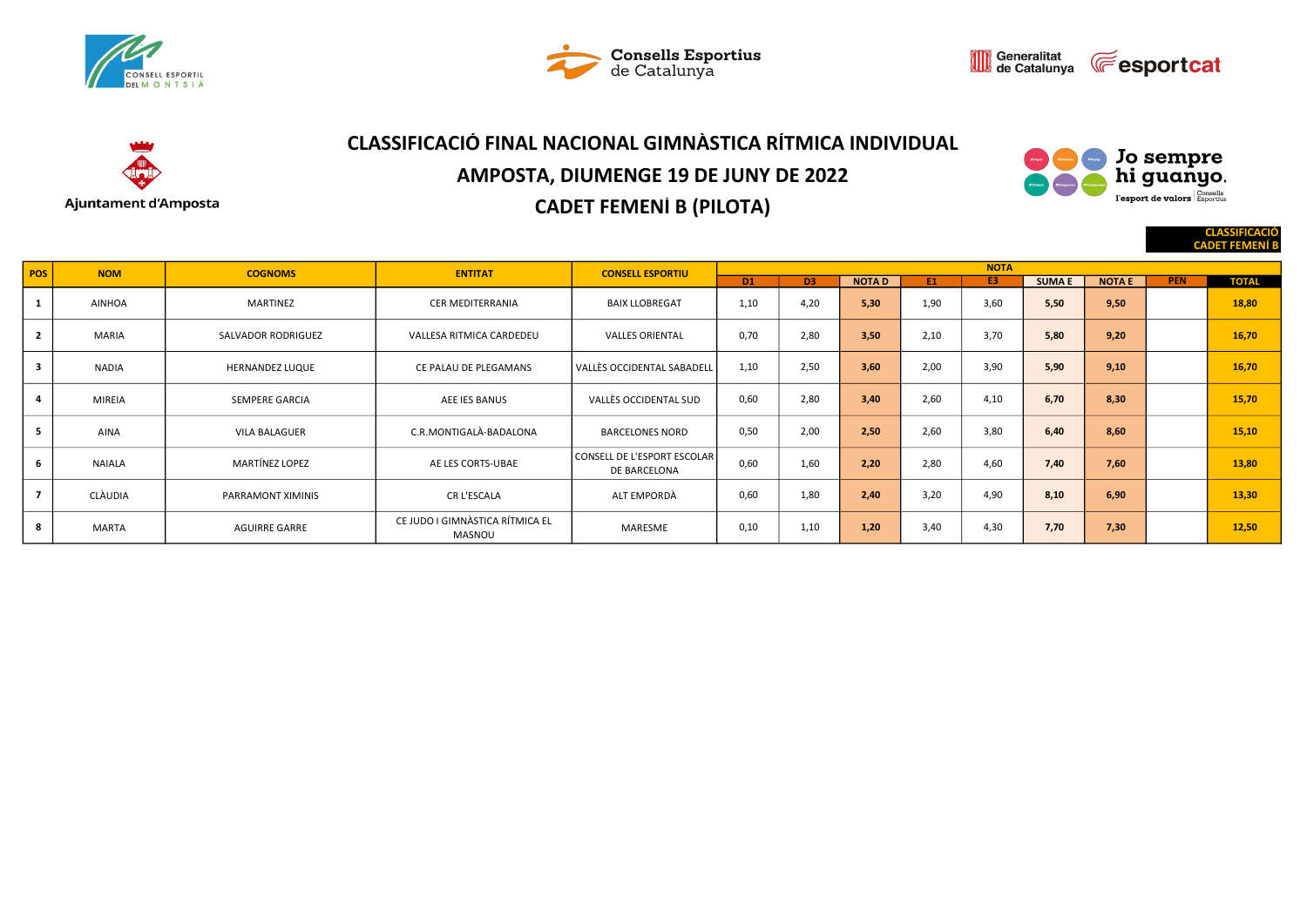







# CLASSIFICACIÓ FINAL NACIONAL GIMNÀSTICA RÍTMICA INDIVIDUAL AMPOSTA, DIUMENGE 19 DE JUNY DE 2022 ALEVÍ FEMENÍ A (PILOTA)



|                |               |                        |                                           |                                             |                |      |              |      |                               |              |               |            | <b>CLASSIFICACIÓ</b><br><b>ALEVÍ FEMENÍ A</b> |
|----------------|---------------|------------------------|-------------------------------------------|---------------------------------------------|----------------|------|--------------|------|-------------------------------|--------------|---------------|------------|-----------------------------------------------|
| POS            | <b>NOM</b>    | <b>COGNOMS</b>         | <b>ENTITAT</b>                            | <b>CONSELL ESPORTIU</b>                     | D <sub>1</sub> | D3   | <b>NOTAD</b> | E1   | <b>NOTA</b><br>E <sub>3</sub> | <b>SUMAE</b> | <b>NOTA E</b> | <b>PEN</b> | <b>TOTAL</b>                                  |
| $\mathbf{1}$   | LAIA          | <b>GOMEZ ALVAREZ</b>   | EBERITMICA                                | CONSELL DE L'ESPORT ESCOLAR<br>DE BARCELONA | 1,30           | 3,20 | 4,50         | 1,50 | 4,30                          | 5,80         | 9,20          |            | 17,70                                         |
| $\mathbf{2}$   | LENNA         | ROYO DIAZ              | VALLESA RITMICA CARDEDEU                  | <b>VALLES ORIENTAL</b>                      | 1,50           | 3,10 | 4,60         | 1,40 | 4,60                          | 6,00         | 9,00          |            | 17,60                                         |
| 3              | MARTINA       | ESPINOSA LOPEZ         | C.R.MONTIGALÀ-BADALONA                    | <b>BARCELONES NORD</b>                      | 0,90           | 3,50 | 4,40         | 1,50 | 4,90                          | 6,40         | 8,60          |            | 17,00                                         |
| 4              | <b>DIANA</b>  | <b>CERCOS PULIDO</b>   | <b>CGR CERDANYOLA</b>                     | VALLÈS OCCIDENTAL SUD                       | 0,90           | 3,80 | 4,70         | 1,80 | 5,00                          | 6,80         | 8,20          |            | 16,90                                         |
| 5              | <b>BERTA</b>  | VIVÓ BALLO             | CLUB GIMDANS RÍTMICA VILAFRANCA           | ALT PENEDÈS                                 | 1,20           | 4,30 | 5,50         | 1,50 | 6,20                          | 7,70         | 7,30          |            | 16,80                                         |
| 6              | MARTINA       | <b>OLMOS FELIPE</b>    | CE L'ESPIRAL                              | VALLÈS OCCIDENTAL SABADELL                  | 0,50           | 2,80 | 3,30         | 1,20 | 4,90                          | 6,10         | 8,90          |            | 16,20                                         |
| $\overline{7}$ | SARA          | <b>MARTINEZ SALES</b>  | CE JUDO I GIMNÀSTICA RÍTMICA EL<br>MASNOU | MARESME                                     | 2,00           | 2,20 | 4,20         | 2,50 | 4,80                          | 7,30         | 7,70          |            | 15,90                                         |
| 8              | <b>EMMA</b>   | <b>VERNET CHIVITE</b>  | CGR COSTA DAURADA                         | TARRAGONÈS                                  | 1,20           | 3,00 | 4,20         | 2,20 | 5,40                          | 7,60         | 7,40          |            | 15,60                                         |
| 9              | JULIA         | <b>VIDAL ESTRADA</b>   | <b>CLUB RÍTMICA TORTOSA</b>               | <b>BAIX EBRE</b>                            | 1,80           | 1,60 | 3,40         | 2,40 | 4,50                          | 6,90         | 8,10          |            | 15,50                                         |
| 10             | CLOE          | HAY CHAIA GALIAN       | RÍTMICA FARNERS                           | LA SELVA                                    | 1,10           | 3,00 | 4,10         | 1,80 | 6,30                          | 8,10         | 6,90          |            | 15,00                                         |
| 11             | <b>JUDIT</b>  | <b>GALINDO SART</b>    | <b>CR MIAMI</b>                           | <b>BAIX CAMP</b>                            | 1,20           | 2,20 | 3,40         | 2,10 | 5,50                          | 7,60         | 7,40          |            | 14,80                                         |
| 12             | INGRID        | <b>JIMENEZ HUERTAS</b> | CR L'ESCALA                               | ALT EMPORDÀ                                 | 0,60           | 2,70 | 3,30         | 2,60 | 6,00                          | 8,60         | 6,40          |            | 13,70                                         |
| 13             | <b>NOELIA</b> | <b>ESTRADA ACOSTA</b>  | AE RÍTMICA PRAT COR BLAU                  | <b>BAIX LLOBREGAT</b>                       | 1,00           | 3,10 | 4,10         | 2,10 | 7,30                          | 9,40         | 5,60          |            | 13,70                                         |
| 14             | LAURA         | COROMINOLA OLIVER      | CR CELRÀ                                  | GIRONÈS                                     | 0,40           | 3,00 | 3,40         | 3,40 | 6,30                          | 9,70         | 5,30          |            | 12,70                                         |
| 15             | ARYAN         | FOZ                    | CLUB RÍTMICA SITGES-GARRAF                | GARRAF                                      | 0,60           | 2,50 | 3,10         | 2,20 | 7,60                          | 9,80         | 5,20          |            | 12,30                                         |
| 16             | LUCIA         | LAGÜERA ARIAS          | AE AJUNTAMENT PALAFRUGELL                 | <b>BAIX EMPORDA</b>                         | 0,70           | 2,00 | 2,70         | 2,70 | 7,10                          | 9,80         | 5,20          |            | 11,90                                         |
| 17             | <b>AINA</b>   | MANZANEDA SÁNCHEZ      | <b>IGUALADA CGA</b>                       | <b>ANOIA</b>                                | 0,80           | 1,70 | 2,50         | 2,40 | 7,80                          | 10,20        | 4,80          |            | 11,30                                         |